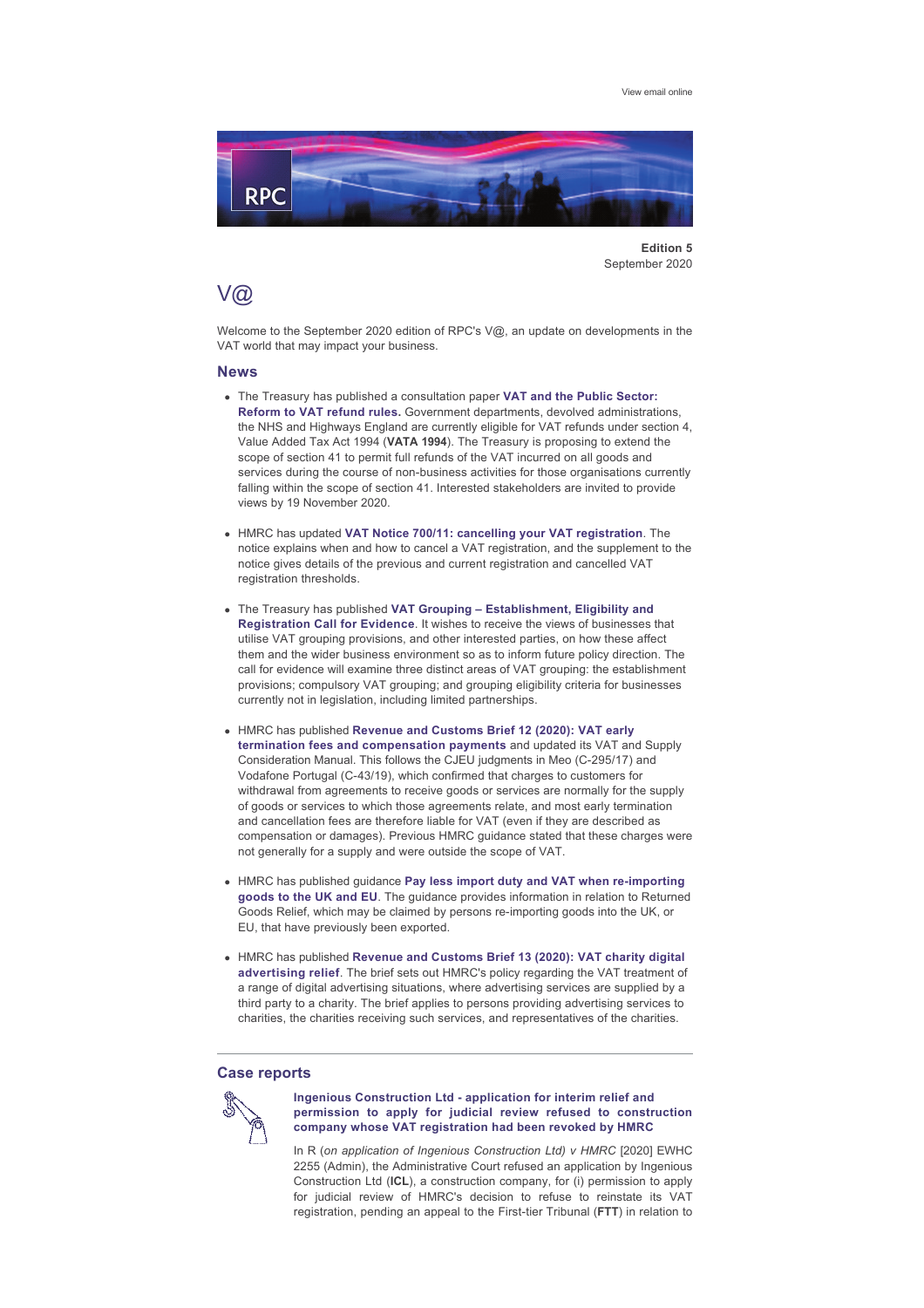the substantive issue of HMRC's decision to cancel ICL's VAT registration, and (ii) interim relief in the form of restoration to the VAT register.

HMRC accepted that ICL was not itself fraudulent. However, HMRC argued that ICL was facilitating fraud, as it was part of a chain which included other suppliers who were acting fraudulently. The Court found that ICL was supplied with labour over a period of almost two years by a number of fraudulent companies, and it conducted no real due diligence upon them.

The Court decided that there was a good case that HMRC acted proportionately, appropriately and on the basis of objective factors, in deregistering ICL, and refusing to restore it to the register, given the risk which the company posed to the VAT system. ICL's application for permission to apply for judicial review also failed on the basis that ICL had an adequate alternative remedy, because the FTT judge had ordered that the appeal to the FTT be expedited.

Why it matters: This case demonstrates the difficulty of successfully seeking interim relief and permission to bring judicial review proceedings when an alternative remedy is available. The case also illustrates the potential serious consequences for businesses that inadvertently become embroiled in fraudulent activity carried out by others. This decision is a timely reminder of the importance of businesses conducting appropriate due diligence in relation to their suppliers.

The judgment can be viewed **[here](https://www.bailii.org/ew/cases/EWHC/Admin/2020/2255.pdf)**.



#### All Answers Ltd - student essay writing company was principal and **[not agent for VAT purposes](https://assets.publishing.service.gov.uk/media/5f2293f78fa8f57ad0429050/All_Answers_v_HMRC.pdf)**

In *All Answers Ltd v HMRC* [2020] UKUT 0236 (TCC), the Upper Tribunal (**UT**) dismissed the taxpayers appeal and held that All Answers Ltd (**AAL**), a company which operated online and provided essays and coursework to students, was making supplies for VAT purposes as principal and not as agent for the writers of the relevant material.

The central question in the appeal was whether AAL was acting as principal, and was therefore required to account for VAT on the full value of the payment made by its customers, or whether it was acting as agent for the writers who wrote the essays, and was therefore required only to account for VAT on the its share of the customer's payment. The UT agreed with the FTT that the material was supplied by AAL and not by the writers but was of the view that the FTT had not fully investigated the terms of the contracts between the parties. In particular, the UT considered the concept of 'reciprocal performance'. It concluded that there was a legal relationship between AAL and its customers under which it assumed liability for the obligation to provide its customers with a limited right to use academic work of suitable quality within a stipulated timescale, in return for a payment. The terms of that legal relationship were consistent with commercial and economic reality. The fact that a writer, and not AAL, could be directly liable to a customer under the 'no plagiarism guarantee' did not alter this conclusion. The effect of that guarantee was only to provide an assurance to its customers that the work provided was original.

**Why it matters**: This decision highlights the importance of the terms of commercial contracts and the need to consider the overall effect of all contractual provisions in determining the VAT position.

The decision can be viewed **[here](https://assets.publishing.service.gov.uk/media/5f2293f78fa8f57ad0429050/All_Answers_v_HMRC.pdf)**.



## **[Dhalomal Kishore Upper Tribunal considers misdeclaration](https://assets.publishing.service.gov.uk/media/5f183ecfe90e07456aa7f414/Dhalomal_Kishore_v_HMRC.pdf)  [penalties imposed by HMRC for inaccuracies in VAT returns](https://assets.publishing.service.gov.uk/media/5f183ecfe90e07456aa7f414/Dhalomal_Kishore_v_HMRC.pdf)**

In *Dhalomal Kishore v HMRC* [2020] UKUT 233 (TCC), Mr Dhalomal Kishore appealed against the decision of the FTT which upheld misdeclaration penalties imposed by HMRC under section 63, VATA 1994, in relation to inaccuracies in Mr Kishore's VAT returns. Mr Kishore had also appealed HMRC's decisions to refuse his claims for input tax, but the litigation was protracted and the appeals were ultimately struck out by the FTT.

Mr Kishore advanced the following six grounds of appeal before the UT: (i) the accrual of liability to a penalty under section 63 requires the taxpayer to be given the chance to satisfy HMRC that there was a reasonable excuse for the misdeclaration; (ii) assuming the first ground succeeds, no liability to a penalty accrued prior to the repeal of section 63 (section 63 was repealed on 31 March 2008); (iii) HMRC's assessment of the misdeclaration penalties was out of time; (iv) HMRC had no right to set-off a